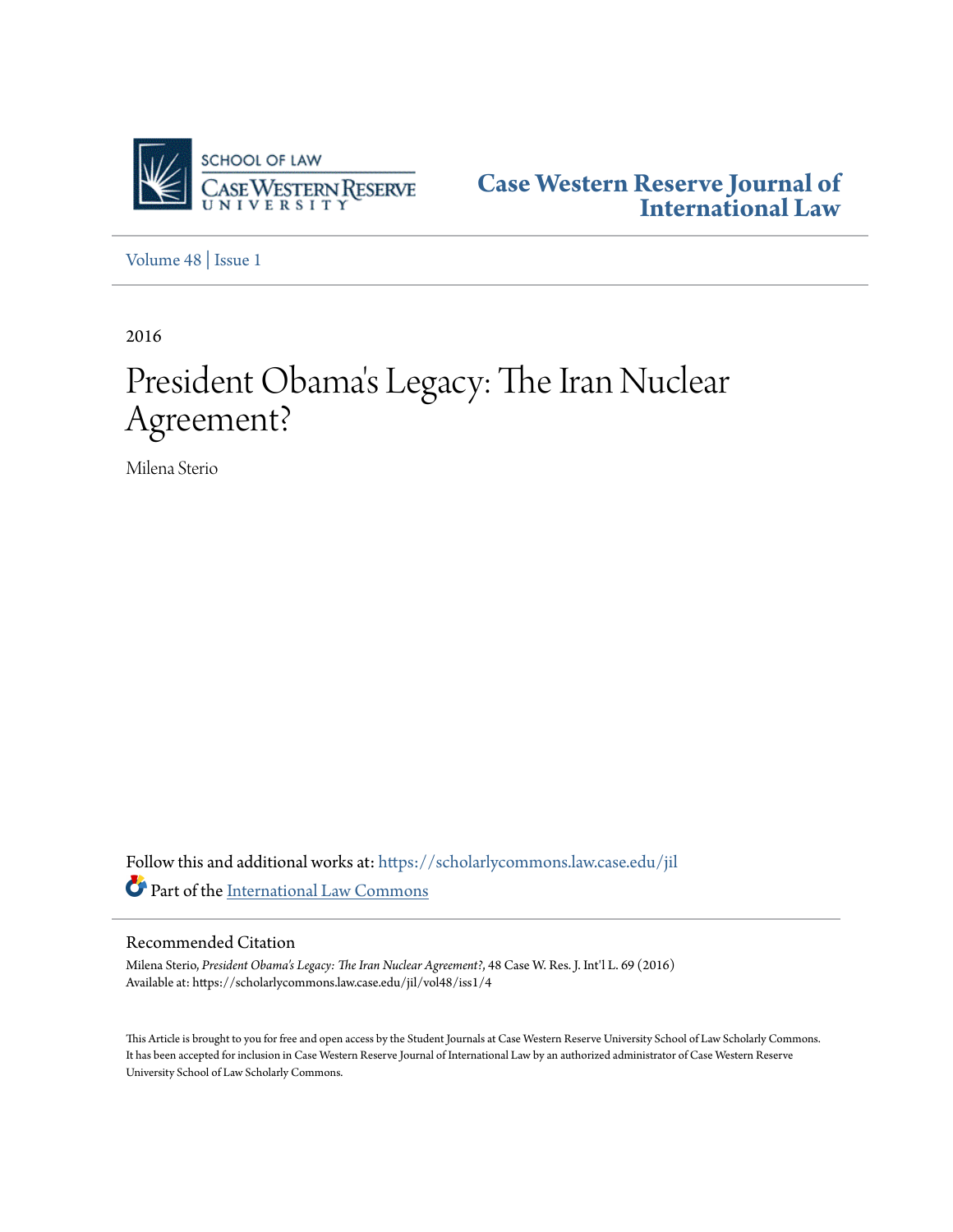# PRESIDENT OBAMA'S LEGACY: THE IRAN NUCLEAR AGREEMENT?

### *Milena Sterio*\*

*Iran, the United States, and several world super-powers signed a historic nuclear agreement over the summer of 2015. The Agreement is a comprehensive plan of action, with an unprecedented level of minutia and detail regarding Iran's commitment to curb its nuclear program in exchange for the lifting of United Nations-imposed sanctions against Iran. This Agreement, if it is successfully implemented, may represent President Obama's most significant foreign policy achievement and may become the most important element of President Obama's legacy. This Article will examine the Iran Nuclear Agreement by focusing on the events which led to the imposition of sanctions against Iran and to the ultimate negotiation of this Agreement, the structure of the Agreement; this Article will also discuss the most significant advantages and disadvantages of this somewhat risky deal. This Article will conclude that the Iran Nuclear Agreement could become one of President Obama's biggest foreign policy accomplishments in the Middle East.* 

#### **CONTENTS**

| V. POST-AGREEMENT: IMPLEMENTATION AND OBAMA'S LEGACY? 79 |  |
|----------------------------------------------------------|--|
|                                                          |  |

#### I. INTRODUCTION

Iran and several world super-powers, including the United States, signed a historic nuclear agreement over the summer of 2015. The Joint Comprehensive Plan of Action [hereinafter "Agreement"] was signed on July 14, 2015 in Vienna by the United States, Great

The Charles R. Emrick Jr. – Calfee Halter & Griswold Professor of Law and Associate Dean for Academic Enrichment, Cleveland-Marshall College of Law. The author would like to thank the Frederick K. Cox International Law Center at Case Western Reserve University School of Law, and in particular, the organizers of this conference, New Beginnings, Resets and Pivots: The International Legal Practice of the Obama Administration – ILW/Midwest 2015, for the opportunity to present these remarks.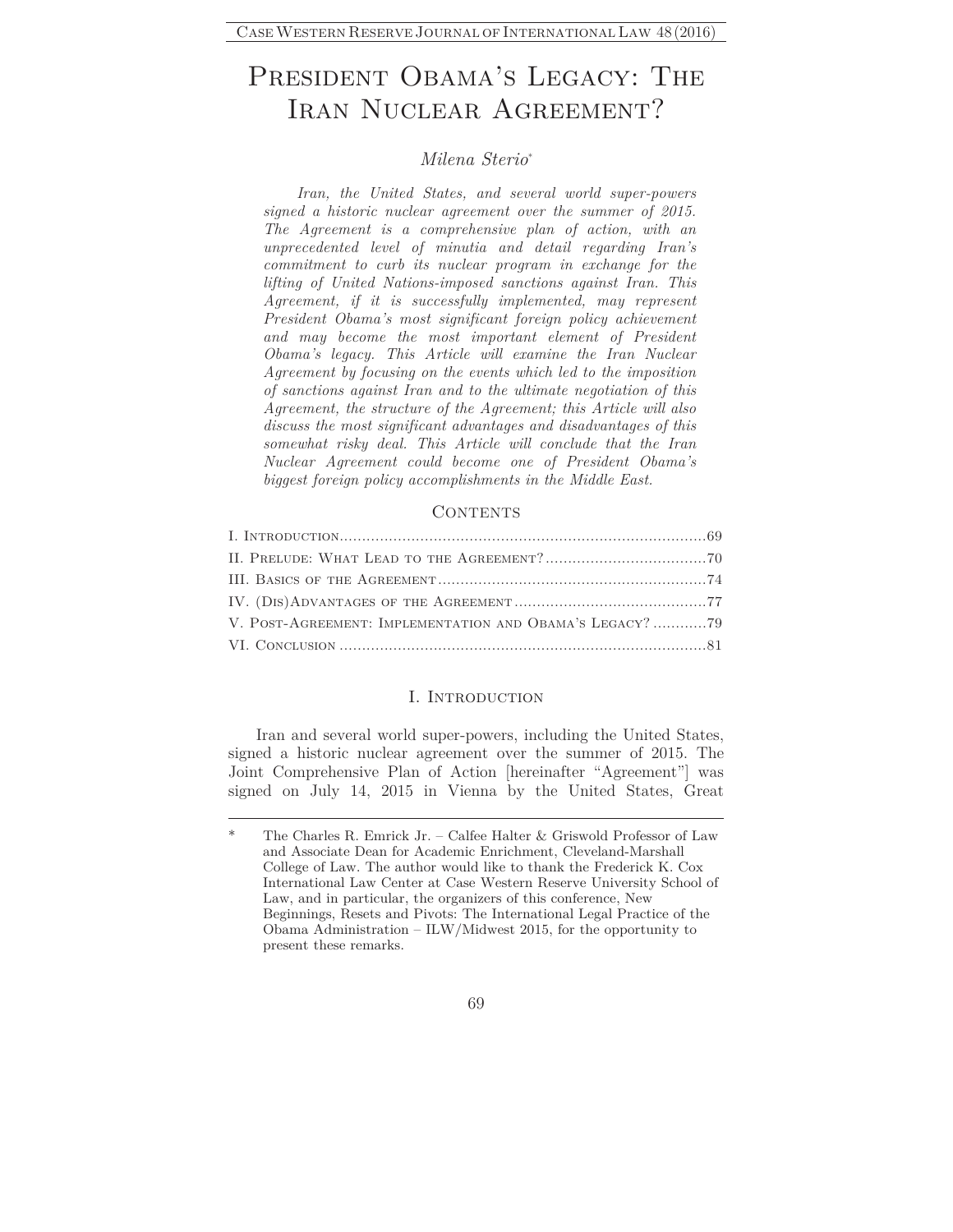Britain, France, Germany, China, Russia, the European Union High Representative for Foreign Affairs and Security Policy, and Iran.<sup>1</sup> It is over one hundred pages long and has five annexes; some commentators have indicated that the level of minutia and detail in this agreement is unprecedented in terms of other nuclear nonproliferation agreements throughout history.2 Under the terms of the Agreement, Iran agreed to curb its nuclear program in exchange for the lifting of United Nations-imposed sanctions against Iran.3 The Agreement, if successfully implemented, may represent one of President Obama's most significant foreign policy achievements and may become a cornerstone of Obama's legacy. This Article will examine the Iran Nuclear Agreement by focusing on the events which led to the imposition of sanctions against Iran and to the ultimate negotiation of this Agreement (II), the structure of the Agreement (III), and will discuss the most significant advantages and disadvantages of this somewhat risky deal (IV). This Article will conclude that the Iran Nuclear Agreement could become one of President Obama's biggest accomplishments regarding foreign policy (V).

#### II. Prelude: What Lead to the Agreement?

Iran signed the Non-Proliferation of Nuclear Weapons Treaty (NPT) in 1968 as a non-nuclear weapons state and ratified the NPT in 1970.4 However, in the 1970s even as a member of the NPT, Iran began developing nuclear technology when the United States' Atoms for Peace program began providing assistance to Iran, led by the American-supported Shah.<sup>5</sup>

- 1. Joint Comprehensive Plan of Action, U.S. Dep't of State (July 14, 2015), http://www.state.gov/documents/organization/245317.pdf [http://perma.cc/9DBJ-XEX4].
- 2. *See* John Mecklin, *The Experts Assess the Iran Agreement of 2015*, BULLETIN ATOMIC SCIENTISTS (July 14, 2015, 2:31 AM), *available at* http://thebulletin.org/experts-assess-iran-agreement-20158507 [http://perma.cc/Y7TX-5PSV] (including commentary from Lawrence Korb and Katherine Blakely of the Center for American Progress, stating that the Iran nuclear deal "was one of the most comprehensive and detailed nuclear arms agreements ever reached.").
- 3. Eyder Peralta, *6 Things You Should Know About the Iran Nuclear Deal*, NPR (July 14, 2015, 3:05 PM), *available at* http://www.npr.org/sections/thetwo-way/2015/07/14/422920192/6 things-you-should-know-about-the-iran-nuclear-deal [http://perma.cc/8SF4-NSBG].
- 4*. Country Profiles: Iran: Nuclear*, NUCLEAR THREAT INITIATIVE, http://www.nti.org/country-profiles/iran/nuclear/ [http://perma.cc/2V97-G4DV] (last visited Oct. 2015).
- 5*. Id*.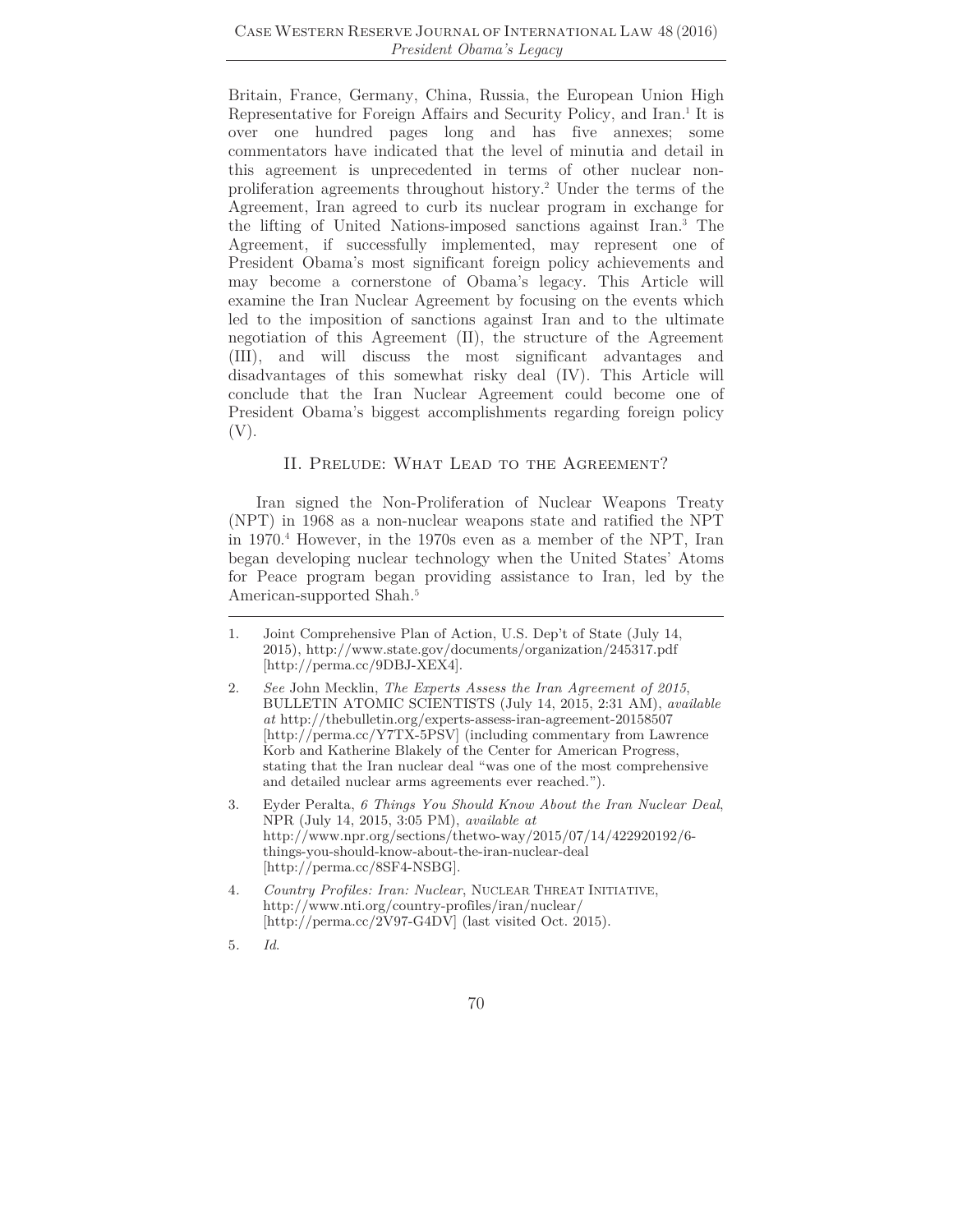Iran's nuclear program was temporarily halted starting in 1979, when the Iranian Revolution took place, and much of Iran's nuclear talent fled the country in the wake of the Revolution.6 The nuclear program continued to be suspended after the Revolution, because the new Iranian leader, Ayatollah Ruhollah Khomeini, was initially opposed to nuclear technology, and because Iran was engaged in a costly war with Iraq from 1980 to 1988, which effectively disabled Iran from pursuing any type of nuclear technology.7

In the late 1980s, Iran revived its nuclear weapon program, with assistance from Pakistan, China, and Russia. Pakistan entered into a bilateral agreement with Iran in 1992, China in 1990, and Russia in 1992 and 1995.8 While Iran has always maintained that its nuclear work was peaceful and that any nuclear programs undertaken were for civilian purposes,<sup>9</sup> United States' intelligence agencies suspected Iran of using the civilian nuclear program as a cover for clandestine nuclear weapons development.10

In August 2002, an Iranian dissident group publicly revealed the existence of two undeclared nuclear facilities, the Arak heavy-water production facility and the Natanz enrichment facility.11 Following this revelation, in February 2003, Iranian President Mohammad Khatami acknowledged the existence of these facilities but argued that Iran undertook "small-scale enrichment experiments" to produce low-enriched uranium for nuclear power plants.12 After the International Atomic Energy Agency (IAEA) inspectors visited Natanz, and other sites, they concluded, in a May 2003 report, that Iran violated the terms of previous nuclear agreements.13 In June 2003, Iran entered into diplomatic negotiations with France, Germany, and the United Kingdom; the United States, however, refused to participate.14 These negotiations resulted in the Tehran Declaration in October 2003.<sup>15</sup> The Declaration, signed by France,

10*. See Country Profiles: Iran: Nuclear*, *supra* note 4.

- 12*. Country Profiles: Iran: Nuclear*, *supra* note 4.
- 13. Lyons, *supra* note 11.
- 14*.* Lyons, *supra* note 11.
- 15*.* Lyons, *supra* note 11.

<sup>6</sup>*. Id*.

<sup>7</sup>*. Id*.

<sup>8</sup>*. Id.*

<sup>9</sup>*. Iran Nuclear Talks: 'Historic' Agreement Struck*, BBC NEWS (July 14, 2015), http://www.bbc.com/news/world-middle-east-33518524 [http://perma.cc/5CLL-ZKXE].

<sup>11.</sup> Kate Lyons, *Iran Nuclear Talks: Timeline*, GUARDIAN (July 14, 2015, 3:45 AM), http://www.theguardian.com/world/2015/apr/02/irannuclear-talks-timeline [http://perma.cc/2FYB-H2QB].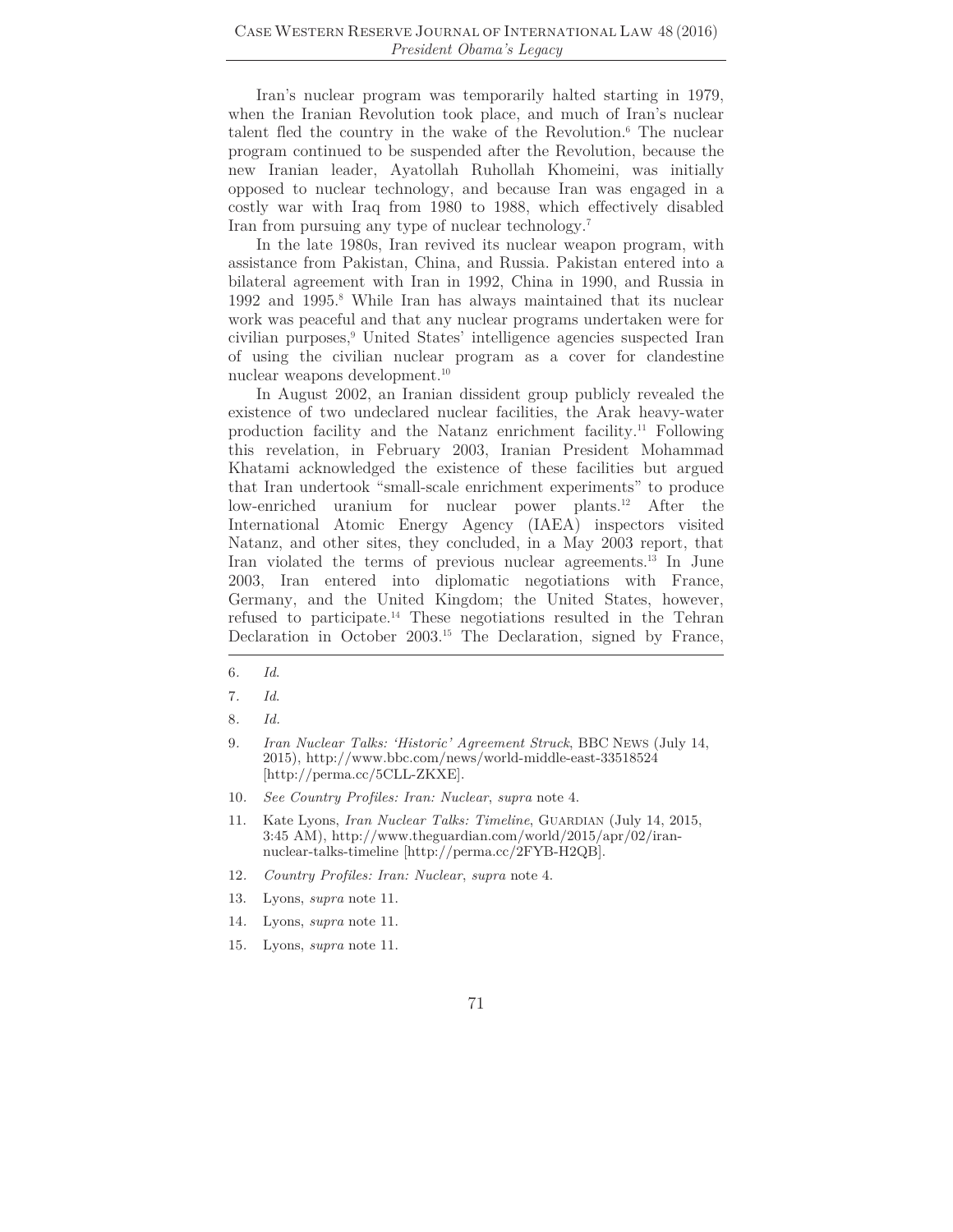Germany, the United Kingdom, and Iran, provided that Iran would cooperate fully with the IAEA and temporarily suspend all uranium enrichment.<sup>16</sup> The Tehran Declaration was followed by the Paris Agreement in November 2004, according to which Iran agreed to temporarily suspend both enrichment and conversion activities, including the manufacture and operation of centrifuges.17

The Paris Agreement fell apart after the election of hard-liner Mahmoud Ahmadinejad in August 2005.18 Iran notified the IAEA that it would resume uranium conversion and enrichment at several nuclear sites; prompting the IAEA Board of Governors to refer Iran to the Security Council.19 Between 2006 and 2010, the Security Council adopted six different resolutions concerning Iran's nuclear program; these resolutions demanded that Iran cease enrichment activities and imposed sanctions, including freezing the assets of certain Iranian individuals and companies.20

In September 2009, President Obama, revealed the existence of an underground enrichment facility in Fordow and argued that "Iran's decision to build yet another nuclear facility without notifying the IAEA represents a direct challenge to the basic compact at the center of the non-proliferation regime."21 The relationship between the United States and Iran remained stalled until March 2013, when the United States began a series of secret bilateral talks with Iranian officials in Oman.22 While public information about the nature of these talks has been largely unavailable, one can presume that the Obama Administration was hoping to establish more candid and forthcoming communication with Iranian leadership, paving the way for more formal nuclear disarmament negotiations after the Iranian

- 17*. Country Profiles: Iran: Nuclear*, *supra* note 4.
- 18. Stephen J. Hadley, *Iran Primer: The George W. Bush Administration*, PBS FRONTLINE (Nov. 3, 2010, 1:05 PM), *available at* http://www.pbs.org/wgbh/pages/frontline/tehranbureau/2010/11/iranprimer-the-george-w-bush-administration.html [http://perma.cc/8BML-JHXM].
- 19*. Id.*; *Country Profiles: Iran: Nuclear*, *supra* note 4; Lyons, *supra* note 11.
- 20. Hadley, *supra* note 18.
- 21. Jesse Lee, "*A Growing Concern that Iran is Refusing to Live Up to Those International Responsibilities*,*"* WHITE HOUSE (Sept. 25, 2009, 11:39 AM), https://www.whitehouse.gov/blog/2009/09/25/a-growingconcern-iran-refusing-live-those-international-responsibilities [http://perma.cc/KQQ4-E2BV].
- 22. Laura Rozen, *Three Days in March: New Details on How U.S., Iran Opened Direct Talks*, BACK CHANNEL (Jan. 8, 2014), http://backchannel.al-monitor.com/index.php/2014/01/7484/threedays-in-march-new-details-on-the-u-s-iran-backchannel/ [http://perma.cc/RS3W-6RXT].

<sup>16</sup>*.* Lyons, *supra* note 11.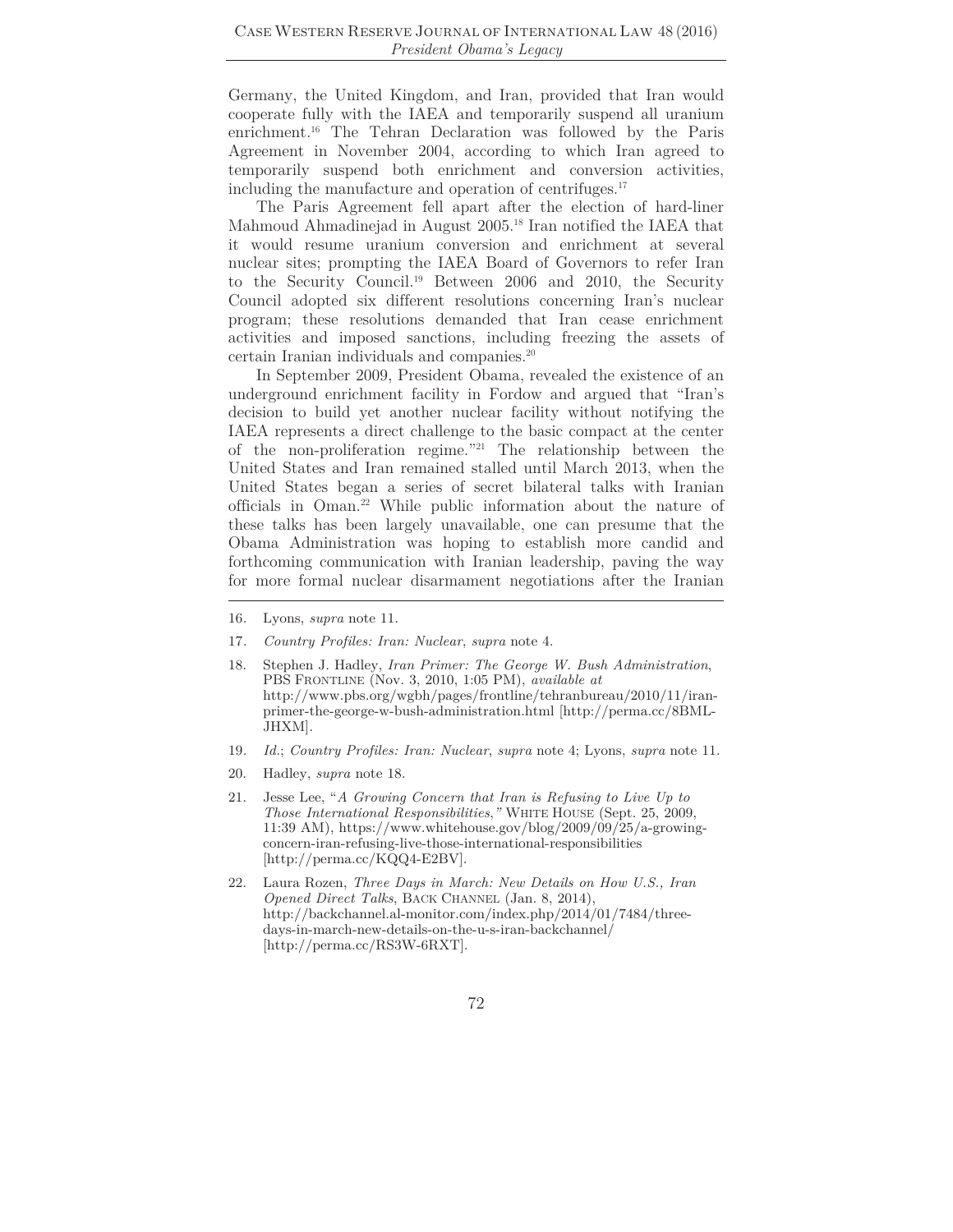elections, which had been scheduled for June 2013.<sup>23</sup> In June 2013, Hassan Rouhani, a more moderate and pragmatic politician, was elected president of Iran.<sup>24</sup> In August 2013, three days after his inauguration, Rouhani called for a resumption of serious negotiations with the West on the Iranian nuclear program.<sup>25</sup> In September 2013, Obama and Rouhani had a telephone conversation, the first high-level contact between the United States and Iranian leaders since 1979.<sup>26</sup> Additionally, Secretary of State John Kerry met with Iranian foreign minister, Mohammad Javad Zarif, signaling that the two countries had begun to negotiate and perhaps cooperate.<sup>27</sup>

After several rounds of negotiations, an interim agreement on the Iranian nuclear program was signed on November 24, 2013, by the same actors that are currently parties to the Agreement: the United States, Russia, Great Britain, France, China, the European Union, and Iran.28 The interim agreement—the Joint Plan of Action—was signed in Geneva, Switzerland.<sup>29</sup> It provided for a short-term suspension of portions of Iran's nuclear program in exchange for decreased economic sanctions, as the countries continued to work toward a long-term agreement.30 The IAEA also began "more intrusive and frequent inspections" under this Interim agreement.<sup>31</sup> The interim agreement was formally implemented on January 20, 2014.32

- 26*. Id*.
- 27*. Id*.

- 29*. Id*.
- 30*. Id*.
- 31*. Timeline of Nuclear Diplomacy with Iran*, *supra* note 25.
- 32*. Timeline of Nuclear Diplomacy with Iran*, *supra* note 25. *See also* Fredrik Dahl & Justyna Pawlak, *West, Iran Activate Landmark Nuclear Deal*, REUTERS, (Jan. 20, 2014), *available at* http://www.reuters.com/article/2014/01/20/us-iran-nuclearidUSBREA0J00420140120 [http://perma.cc/7T5M-RLJ3].

<sup>23</sup>*. Id.* (noting that the talks "helped provide some basis [for understanding]…").

<sup>24.</sup> Lyons, *supra* note 11.

<sup>25</sup>*. Timeline of Nuclear Diplomacy with Iran*, ARMS CONTROL ASS'N, *available at* https://www.armscontrol.org/factsheet/Timeline-of-Nuclear-Diplomacy-With-Iran [http://perma.cc/6BS2-MKMN] (last updated Oct. 2015).

<sup>28.</sup> Anne Gearan & Joby Warrick, *World Powers Reach Nuclear Deal with Iran to Freeze Its Nuclear Program*, WASH. POST (November 24, 2013), *available at* https://www.washingtonpost.com/world/nationalsecurity/kerry-in-geneva-raising-hopes-for-historic-nuclear-deal-withiran/2013/11/23/53e7bfe6-5430-11e3-9fe0-fd2ca728e67c\_story.html [http://perma.cc/8FLK-FA3E].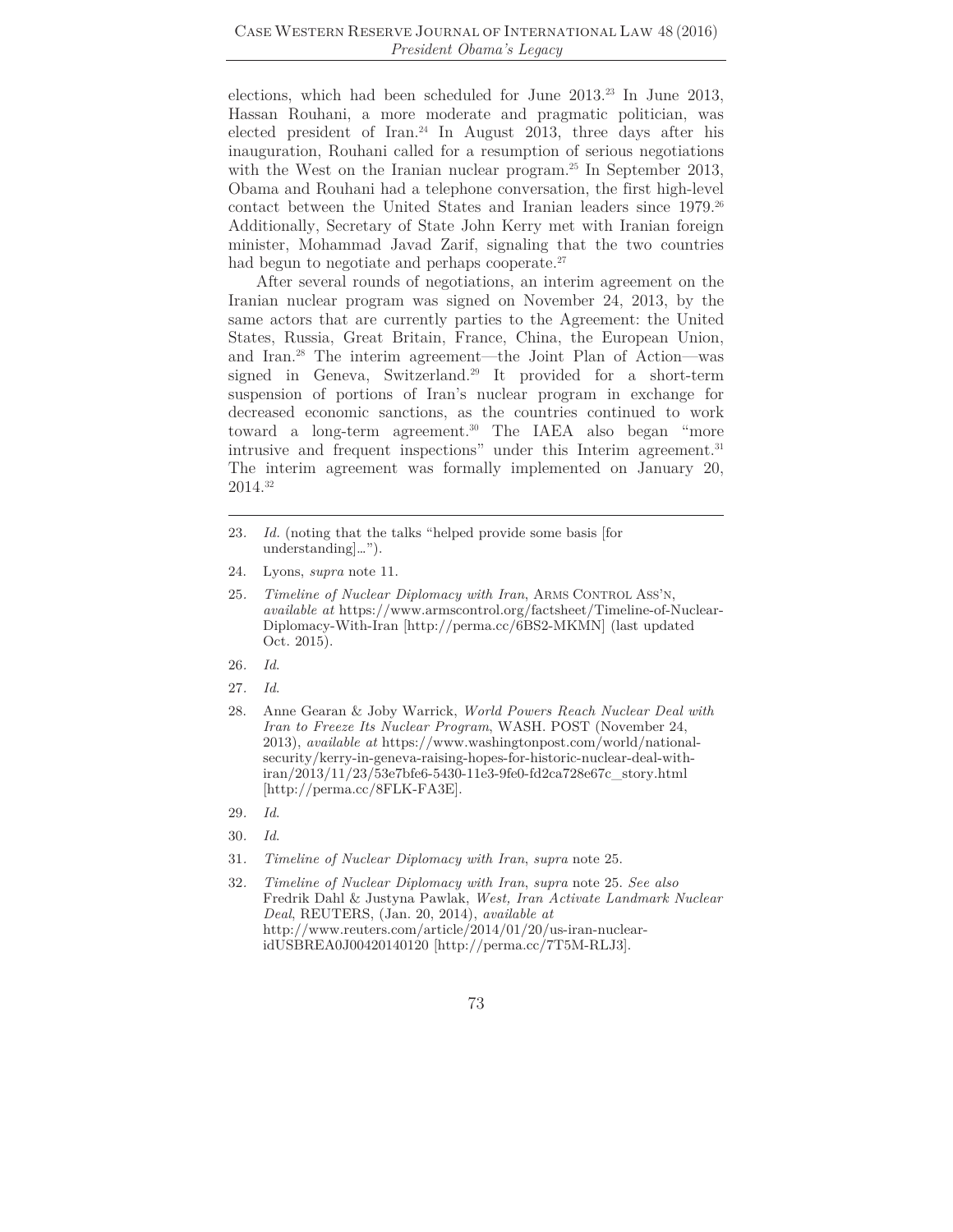After the interim agreement was activated, all relevant parties agreed to continue their talks, with the goal of reaching a long-term agreement over the subsequent months.<sup>33</sup> The parties reached an initial deal framework on April 2, 2015 in Lausanne, Switzerland; under this framework, Iran tentatively agreed to accept restrictions on its nuclear program for at least a decade, and to submit to an increased international inspections regime.34 The last set of contentious negotiations took place over the course of seventeen days in Vienna, in late June and July 2015, resulting in the current Agreement, signed on July 14, 2015 and based on the April 2, 2015 framework.35

#### III. Basics of the Agreement

Under the terms of the Agreement, Iran agreed to limit its nuclear program in several ways. First, Iran agreed to decrease its stockpile of low-enriched uranium by 98 per cent; the Agreement contemplates that this reduction will remain in place for fifteen years. $36$  Moreover, during the same fifteen-year period, Iran will be limited to enriching uranium to 3.67%, a percentage sufficient for civilian nuclear power and research, but not for building nuclear weapons.<sup>37</sup> Second, Iran

- 34. Lyons, *supra* note 11; *Timeline of Nuclear Diplomacy with Iran*, *supra* note 25; Eric Bradner, *What's in the Iran Nuclear Deal? 7 Key Points*, CNN POLITICS (Apr. 2, 2015, 6:56 PM), http://www.cnn.com/2015/04/02/politics/iran-nuclear-deal-main-pointsof-agreement/ [http://perma.cc/U6SZ-XTCU].
- 35. During the negotiations, it is reported that U.S. Secretary of State John Kerry directly asked Iranian Foreign Minister Mohammad Javad Zarif to confirm that he was "authorized to actually make a deal, not just by the [Iranian] president, but by the supreme leader?" Zarif gave assurances that he was. Karen DeYoung and Carol Morello, *The Path to a Final Iran Nuclear Deal: Long Days and Short Tempers*, WASH. POST (July 15, 2015), https://www.washingtonpost.com/world/national-security/long-daysand-short-tempers-the-path-to-a-final-nucleardeal/2015/07/15/bb90235c-2b1d-11e5-bd33-395c05608059\_story.html [http://perma.cc/KDV5-9F8V]; Lyons, *supra* note 11.
- 36. Michael R. Gordon & David E. Sanger, *Deal Reached on Iran Nuclear Program; Limits on Fuel Would Lessen With Time*, N.Y. TIMES (July 14, 2015), *available at* http://www.nytimes.com/2015/07/15/world/middleeast/iran-nucleardeal-is-reached-after-long-negotiations.html?\_r=0 [http://perma.cc/S2KM-9VQN].
- 37. Peralta, *supra* note 3.

<sup>33.</sup> Louis Charbonneau & Fredrik Dahl, *Iran Warned of 'Last Chance' in Nuclear Talks After Deadline Missed*, REUTERS (July 19, 2014, 1:20AM), http://www.reuters.com/article/2014/07/19/us-iran-nuclearidUSKBN0FN27020140719 [http://perma.cc/HXD6-S7ML].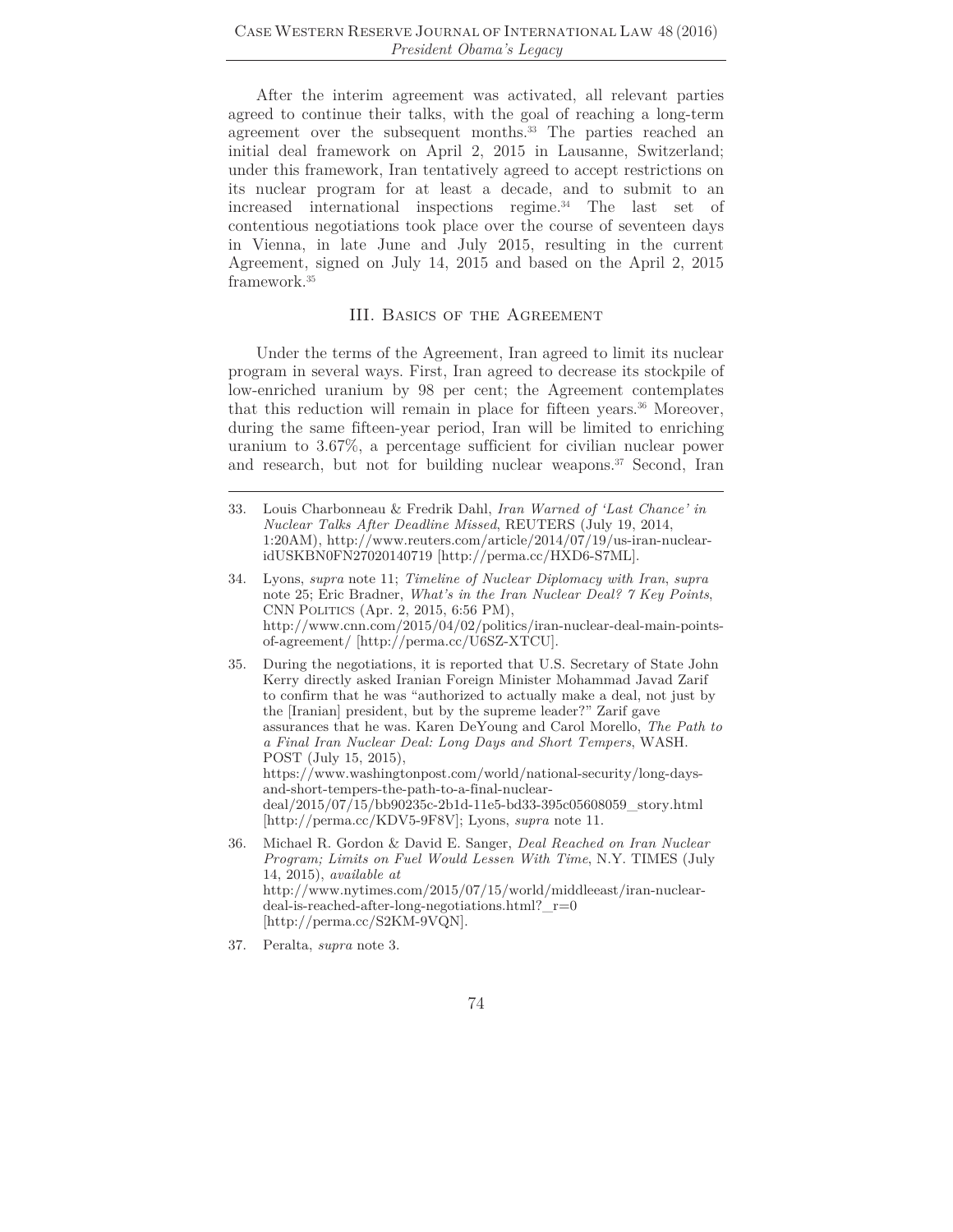#### Case Western Reserve Journal of International Law 48 (2016) *President Obama's Legacy*

agreed to place over two-thirds of its centrifuges in storage and to limit any enrichment capacity to only the Natanz plant, which will be monitored by the IAEA.38 This limitation will remain in place for ten years.39 Third, Iran agreed to refrain from building any new uraniumenrichment facilities for fifteen years.<sup>40</sup> Under the terms of the Agreement, Iran may continue research and development work on enrichment, but that work will be restricted to the Natanz facility and will be subject to enumerated limitations for the first eight years.41 Fourth, Iran agreed to cease enriching uranium at the Fordow facility for at least fifteen years; instead, the Fordow facility will be converted into a nuclear physics and technology center. Fordow, an underground facility, had been at the center of international anxiety because many believed that Iran was enriching uranium in centrifuges at this facility.42 Fifth, Iran will implement an Additional Protocol agreement, which will continue in perpetuity for as long as Iran remains a party to the NPT. Iran's acceptance of the Additional Protocol is particularly important, because it represents a continuation of the monitoring and verification provisions after the entire nuclear Agreement is implemented.<sup>43</sup> Sixth, Iran agreed to a comprehensive inspection and verification regime by the IAEA. The IAEA will have continuous monitoring access to Iran's declared nuclear sites, such as Natanz and Fordow.<sup>44</sup> The IAEA inspection team will consist of 150 inspectors, which prior to the Agreement, the inspection team had comprised of only 50 inspectors. The Agreement also authorizes the IAEA to use various types of sophisticated monitoring technology, such as fiber-optic seals on equipment that can electronically send information to the IAEA, infrared satellite imagery to detect covert sites, environmental sensors that can detect minute signs of nuclear particles, tamper-resistant, radiation-resistant cameras, as well as computerized accounting programs to gather information and detect anomalies, and big data sets on Iranian imports, to monitor dual-use items.45 In addition to monitoring

- 39. *See* sources cited *supra* note 38.
- 40. Bradner, *supra* note 34.
- 41. Peralta, *supra* note 3.
- 42*.* Peralta, *supra* note 3.
- 43*. Factsheet: Iran and the Additional Protocol*, CTR. ARMS CONTROL & NON-PROLIFERATION (July 14, 2015), *available at* http://armscontrolcenter.org/factsheet-iran-and-the-additional-protocol/ [perma.cc/7E3X-TD7F].
- 44. Peralta, *supra* note 3.

<sup>38.</sup> Gordon & Sanger, *supra* note 36; Joint Comprehensive Plan of Action, *supra* note 1.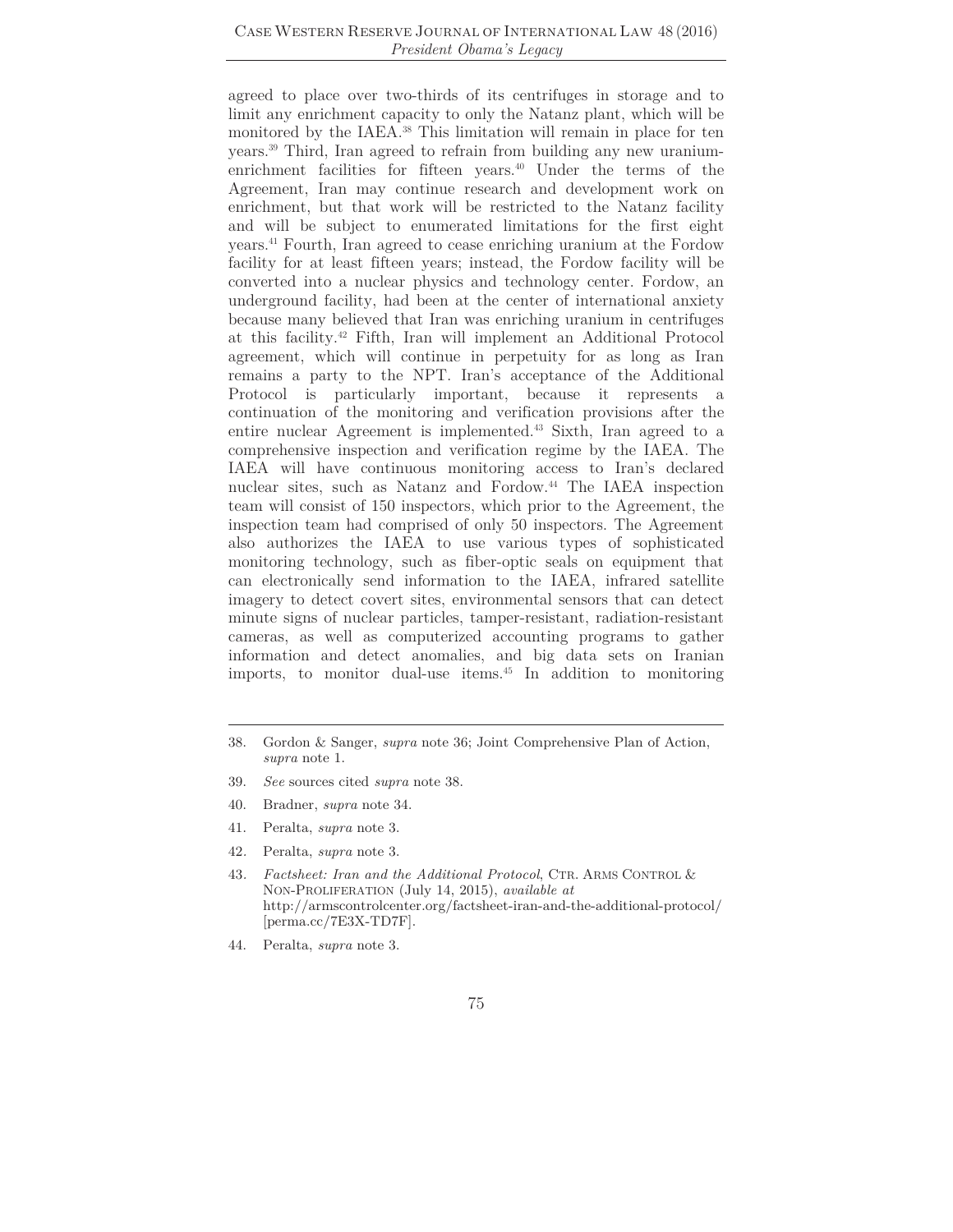declared nuclear sites, IAEA inspectors will also be able to request access to non-declared nuclear facilities.46

Experts estimate that under these restrictions Iran's "break-out" time—the time needed to build a nuclear weapon –will increase from two to three months to an entire year.<sup>47</sup> The estimated one year break-out time would remain in place for ten years, but could significantly decrease by the Agreement's expiration date in fifteen years.48 Finally, the Agreement provides a dispute resolution procedure for when a party to the Agreement suspects that Iran is not complying with the terms of the Agreement. Ultimately, "[t]he deal lays out a scheme in which if there is a dispute about Iran meeting its obligations, the full U.N. Security Council would 'vote on a resolution to continue the sanctions lifting.'"49 This is what the Obama Administration refers to as "snap-back" sanctions.<sup>50</sup>

In exchange for its compliance with the Agreement, Iran will benefit from suspension and termination of various economic and nuclear sanctions. First, the Agreement contemplates that no new United Nations or European Union nuclear-related sanctions or

- 46. Rebecca Kaplan, *Obama says inspectors get access to "any" site in Iran. Is it true?*, CBS NEWS (July 14, 2015, 10:40 PM), http://www.cbsnews.com/news/obama-inspectors-access-any-site-irantrue/ [perma.cc/HFR9-QDXJ].
- 47. Gordon & Sanger, *supra* note 36, Bradner, *supra* note 34.
- 48*. See* sources cited *supra* note 47.
- 49. Peralta, *supra* note 3.
- 50. For a detailed account of "snap-back" sanctions under the Agreement, *see* Ankit Panda, *How the Iran Deal's 'Snap Back' Mechanism Will Keep Tehran Compliant*, DIPLOMAT (July 15, 2015), http://thediplomat.com/2015/07/how-the-iran-deals-snap-backmechanism-will-keep-tehran-compliant/ [perma.cc/7HJZ-NYXP]("if any of the signatories of the JCPOA have any reason to believe that another party is not upholding its commitments under the agreement….they can refer the issue to a Joint Commission for resolution. If a non-Iran party raises an issue with the commission and isn't too happy with the result…..it can notify the UN Security Council. The Security Council has 30 days to make a move, i.e. adopt a resolution on the specific issue at hand. Where the United States preserved unique leverage–and immunity from a Russian or Chinese veto against resuming old UN Security Council sanctions–is the next step. If the Security Council doesn't act in 30 days, all of the pre-JCPOA nuclear-related sanctions on Iran come back into place automatically. Basically, the U.S. and the EU states in the P5+1 can veto ongoing sanctions relief but Russia and China can't veto a return to the status quo ante.").

<sup>45.</sup> Tim Mak, *The Spy Tech That Will Keep Iran in Line*, DAILY BEAST (July 6, 2015, 1:03 AM), http://www.thedailybeast.com/articles/2015/07/06/the-spy-tech-thatwill-keep-iran-in-line.html [perma.cc/XEF5-DVZ9].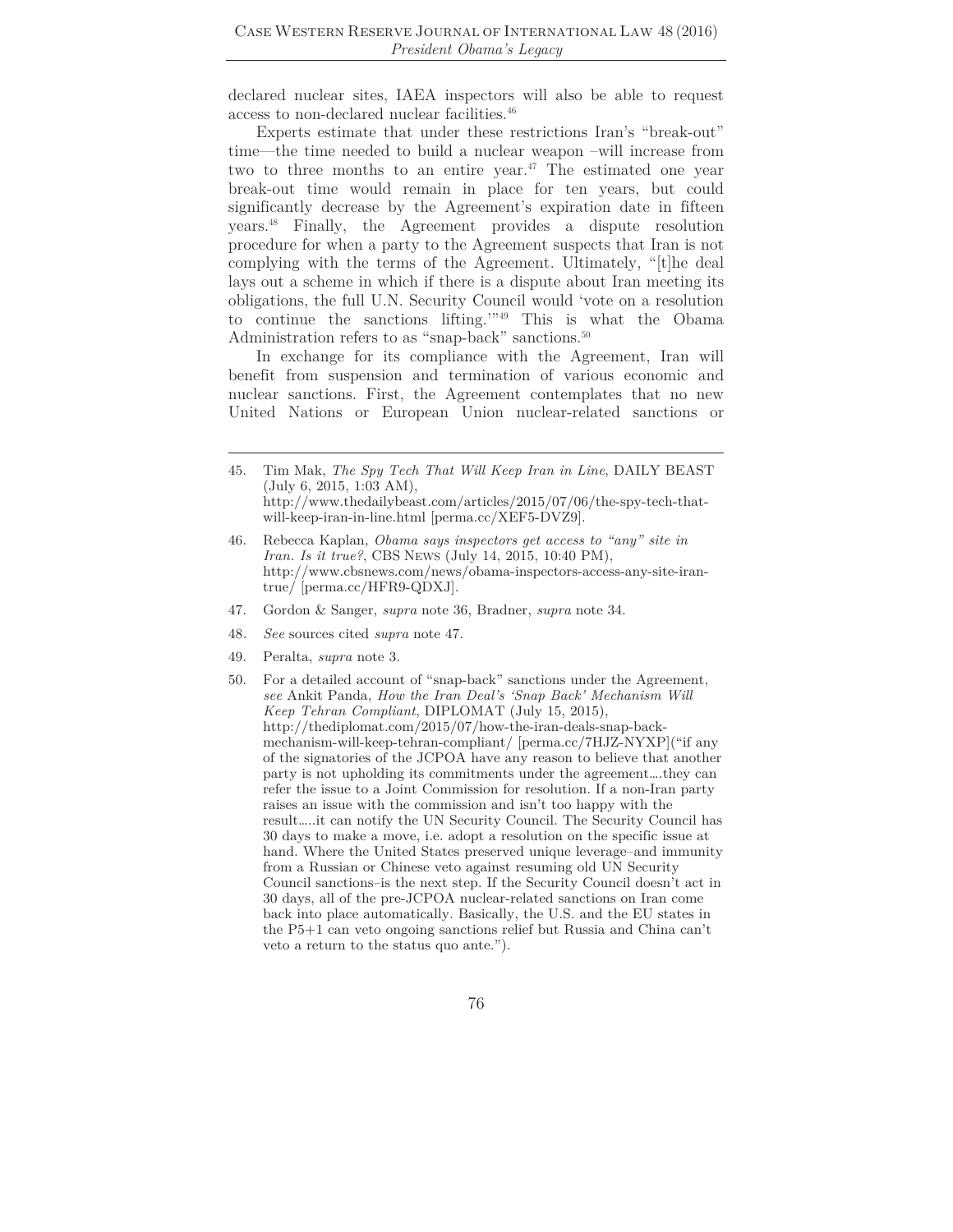restrictive measures will be imposed.51 After the IAEA issues a report verifying Iran's implementation of the nuclear-related measures, the United Nations' sanctions against Iran will terminate, and some European Union sanctions will terminate or be suspended.<sup>52</sup> Moreover, the United States promised to stop imposing nuclear-related sanctions against Iran at some point in the first half of 2016.53 Most importantly for Iran, once these various sanctions are lifted, Iran will be positioned to recover approximately \$100 billion of its assets frozen in overseas banks.54 Sanctions for ballistic missile technologies will remain in place for another eight years, and similar sanctions on conventional weapon sales will remain for five years.<sup>55</sup> However, all other United States sanctions against Iran relating to human rights abuses, missiles, and support for terrorism will not be affected by the Agreement, and will likely remain in place.<sup>56</sup> These sanctions are deemed to be more stringent because many have so-called extra-territorial effect and apply worldwide.

#### IV. (Dis)Advantages of the Agreement

The most important advantages of the Iran Nuclear Agreement, if successfully implemented, are that Iran's break-out time will be augmented to one year, and that Iran will be subject to various inspections and verification programs by the international community over the next fifteen years.<sup>57</sup> While some argue that the Agreement only postpones Iran's ability to manufacture a nuclear weapon by fifteen years, others emphasize that this result is nonetheless more advantageous than the pre-Agreement situation, where Iran may have

- 51. Jessica Simeone & Anup Kaphle, *Here Are The Highlights Of The Iran Nuclear Agreement*, BUZZFEEDNEWS (July 14, 2015, 8:56 AM), http://www.buzzfeed.com/jessicasimeone/here-are-the-highlights-of-theiran-nuclear-agreement#.tnWp81VQl [perma.cc/YW2V-CGQM].
- 52*. Explainer: The Iran nuclear deal*, EUROPEAN COUNCIL FOREIGN REL. (July 17, 2015), *available at* http://www.ecfr.eu/article/iran\_explainer3070 [perma.cc/SRF5-NCUH].
- 53*. Id.*
- 54. Jackie Northam, *Lifting Sanctions Will Release \$100 Billion To Iran. Then What?*, NPR (July 16, 2015, 3:53 PM) *available at* http://www.npr.org/sections/parallels/2015/07/16/423562391/liftingsanctions-will-release-100-billion-to-iran-then-what [perma.cc/MCT7- J4PY].
- 55. Gordon & Sanger, *supra* note 36.
- 56. Felicia Schwartz, *When Sanctions Lift, Iranian Commander Will Benefit*, WALL ST. J. (July 15, 2015), http://blogs.wsj.com/washwire/2015/07/15/when-sanctions-lift-iraniancommander-will-benefit/ [perma.cc/49P9-3PMZ].
- 57*. See supra* Part III.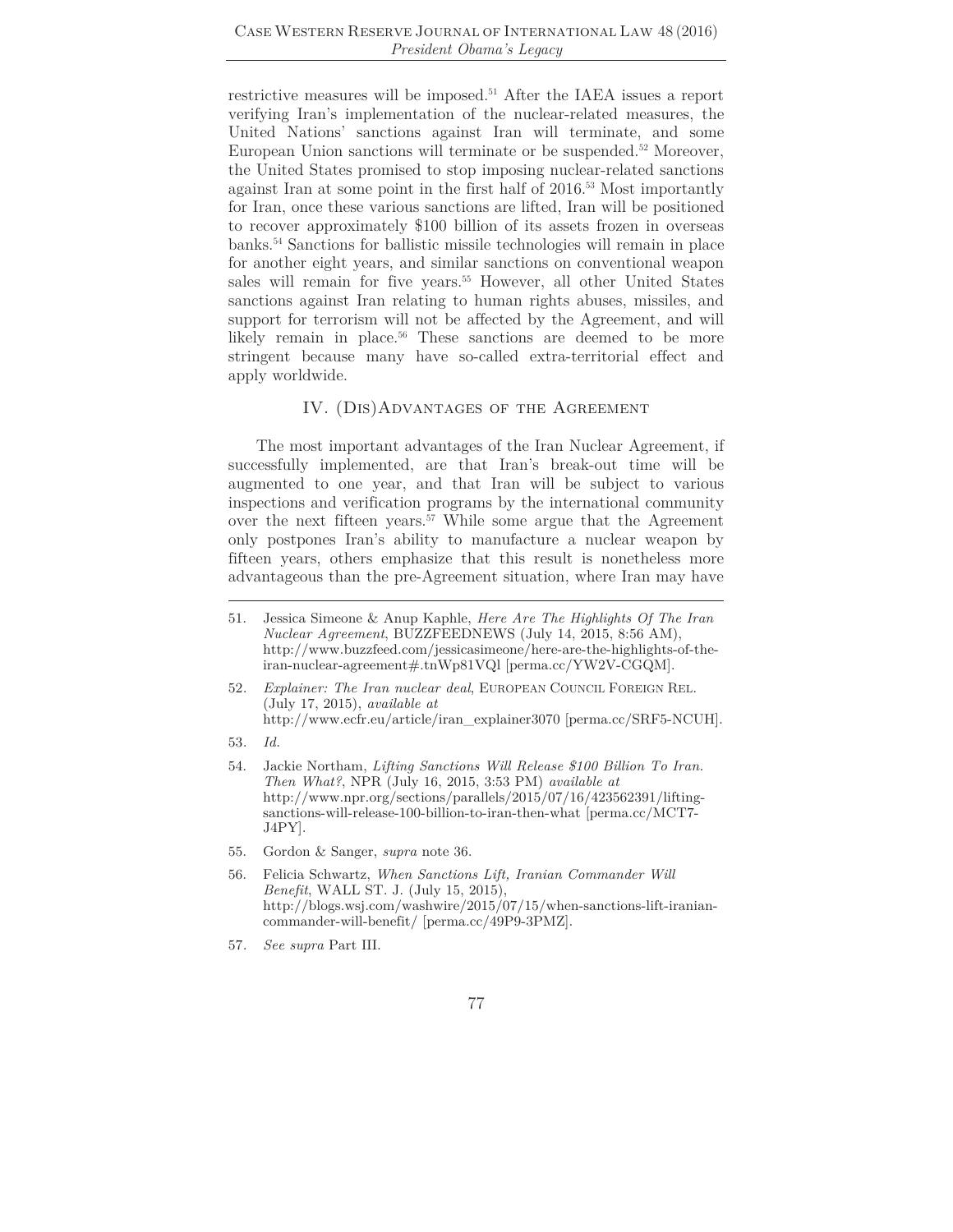been just months shy of having a nuclear arm. Moreover, it is entirely plausible that Iran will cease the production of nuclear weapons altogether and indefinitely, in light of ongoing inspections and verifications imposed by the Agreement, and encouraged by the lifting of various international sanctions as a result of compliance. In addition, many in the international community believe that the most important feature of the Iran Nuclear Agreement is that Iran will, once again, become re-engaged in the international arena. Because the Agreement provides for the lifting of various economic sanctions that crippled Iran's economy for decades, Iran has every incentive to comply with the terms of the Agreement and to attempt to rebuild not just its economy, but also a reputation as a non-rogue world player. Reports hail the deal, writing that "One of the most important implications of the comprehensive nuclear agreement between Tehran and the great powers is the renewed faith in the power of diplomacy."58

The clearest disadvantage of the Agreement is its limited duration. As discussed above, most inspections and limitations on Iran's nuclear program will cease after the first fifteen years, and most experts concede that Iran's break-out time will return to its current two-three month frame.<sup>59</sup> Additionally, the Agreement contains several provisions that the United States and its allies may view as concessions or mini "victories" for Iran. For example, the Agreement allows Iran to continue enriching uranium for non-military purposes. $60$ This provision can be interpreted as giving Iran approval to maintain a small-scale nuclear program. Critics of the deal have pointed out that the Agreement does not dismantle Iran's nuclear program altogether, and that Iran could, in fifteen years, resume operating a larger military-purpose oriented nuclear production.<sup>61</sup> Moreover, under the terms of the Agreement, IAEA inspectors will have continuous access to declared nuclear sites, but will have to ask Iran's permission to visit any non-declared sites. Iran will not be required to grant access for several weeks, which may enable it to hide and remove any forbidden nuclear production items.62 Finally, critics of the deal have

62*. See supra* Part III.

<sup>58.</sup> Richard Javad Heydarian, *Iran nuclear deal is a triumph of diplomacy*, ALJAZEERA (Aug. 8, 2015, 8:07 GMT), http://www.aljazeera.com/indepth/opinion/2015/07/iran-nuclear-dealtriumph-diplomacy-150726121334719.html [perma.cc/B3TB-KQXV].

<sup>59.</sup> For a detailed discussion of the Agreement's duration, *see supra* Part III.

<sup>60</sup>*. See, e.g*., Peralta, *supra* note 3.

<sup>61</sup>*. See* Peralta, *supra* note 3 (even President Obama has conceded that, at the expiration of the Agreement in 15 years, Iran's break-out time could return to zero).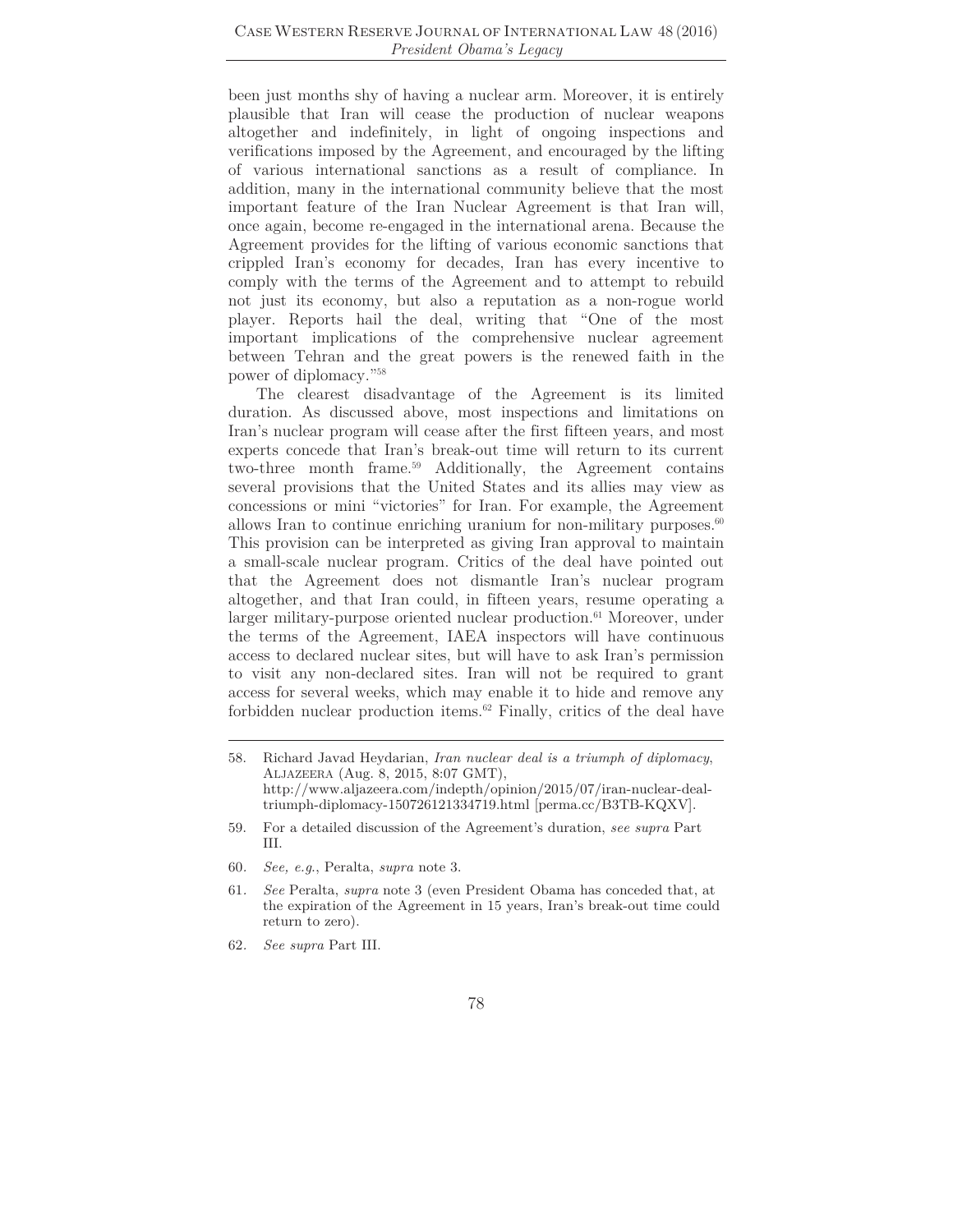emphasized that snap-back sanctions, which would be re-imposed on Iran if it violates the terms of the Agreement, are not automatic.63 In fact, under the terms of the Agreement, a party to the Agreement may refer a potential violation thereof to the Security Council, which will have thirty days to adopt a resolution to continue the lifting of sanctions. If such a resolution is not adopted within thirty days, then pre-Agreement nuclear sanctions would automatically be re-imposed.<sup>64</sup> The effect of this rule is that any permanent member of the Security Council (the U.S., Britain, China, Russia and France) can veto any ongoing sanctions relief, but no member can veto the re-imposition of sanctions.<sup>65</sup> Moreover, Iran has stated that in such a case, it would cease performing its nuclear obligations under the Agreement. Critics of the Agreement have argued that because the Agreement provides that Iran could treat reinstatement of sanctions (in part or entirely) as grounds for leaving the agreement, the United States and other parties to the Agreement will be reluctant to impose "snap-back" sanctions for smaller violations. One critic remarked, "the only thing you'll take to the Security Council are massive Iranian violations, because you're certainly not going to risk the Iranians walking away from the deal and engaging in nuclear escalation over smaller violations."66

The International Community has widely accepted the Agreement with all its relative advantages and disadvantages.<sup>67</sup> In the United States, however, it remains to be seen whether President Obama will be able to persuade the American Congress and public on the merits of this now infamous Agreement.

## V. Post-Agreement: Implementation and Obama's Legacy?

The Security Council and the European Union approved the Agreement; moreover, President Obama signed the Agreement as an

- 64*. See* Joint Comprehensive Plan of Action, *supra* note 1 at ¶ 36.
- 65*. See* Panda, *supra* note 50.

<sup>63</sup>*. See* Karoun Demirjian, *Twelve things in the Iran deal that lawmakers can't agree on*, WASH. POST (July 23, 2015), http://www.washingtonpost.com/graphics/world/issues-with-iran-deal/ [perma.cc/485R-H2SQ] (providing a detailed discussion of disagreements between those who support and oppose the Agreement).

<sup>66.</sup> Michele Kelemen, *A Look At How Sanctions Would 'Snap Back' If Iran Violates Nuke Deal*, NPR (July 20, 2015, 5:16 AM), *available at* http://www.npr.org/2015/07/20/424571368/if-iran-violates-nuke-deal-alook-at-how-sanctions-would-snap-back [perma.cc/BDG8-6YF6] (quoting Mark Dubowitz, sanctions expert at the Foundation for Defense of Democracies, which has been campaigning against the Agreement).

<sup>67</sup>*. See infra* Part V.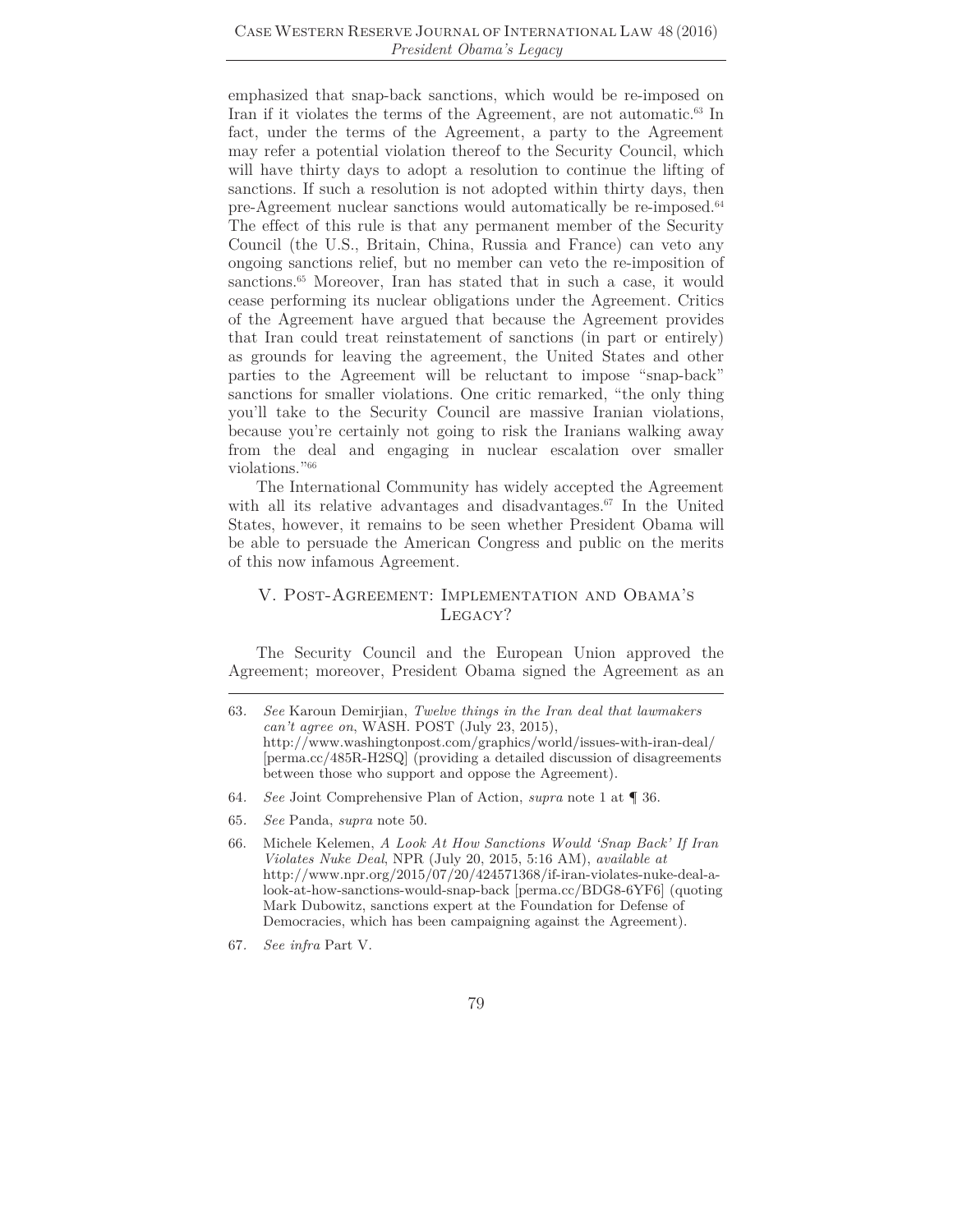Executive Act.<sup>68</sup> However, under a recently passed federal statute, socalled Nuclear Agreement Review Act of 2015,<sup>69</sup> Congress may pass a resolution approving or disapproving the Agreement within sixtydays.70 If the United States Congress disapproves the Agreement,

- 69. The Iran Nuclear Agreement Review Act of 2015, Pub. L. No. 114–17. §2, 129 Stat. 201 (42 § 2160e) (legislative history shows the act was an amendment to the Atomic Energy Act of 1954 and passed by the Senate as S. 615 on May 7, 2015, in a 98-1 vote. It was passed by the House as H.R. 1191 on May 14, 2015, in a 400-25 vote, and it was approved by President Obama on May 22, 2015.).
- 70*. See* Phillips, *supra* note 68 (noting that the Nuclear Agreement Review Act was passed as a compromise between President Obama and Congress, and that the Act gives Congress the ability to review any agreement signed with Iran).

<sup>68.</sup> Somini Sengupta, *U.N. Moves to Lift Iran Sanctions After Nuclear Deal, Setting Up a Clash in Congress*, N. Y. TIMES (July 20, 2015), http://www.nytimes.com/2015/07/21/world/middleeast/securitycouncil-following-iran-nuclear-pact-votes-to-lift-sanctions.html? $r=0$ [perma.cc/8L6F-SJEW] (reporting that the Security Council voted 15-0 to adopt a resolution approving the Agreement, and that on the same day, the European Union also confirmed the Agreement); Amber Phillips, *Can Congress stop the Iran deal*?, WASH. POST (July 14, 2015), http://www.washingtonpost.com/news/thefix/wp/2015/07/09/the-role-of-congress-or-lack-thereof-in-the-iran-dealexplained/ [perma.cc/SA4G-MKFA] (noting that the Agreement is an executive act and discussing the difference between formal treaties, requiring a two-thirds congressional approval, and executive agreements which the president can sign on his or her own). In United States' constitutional history, there is ample precedent for the legality of signing agreements in the form of executive acts or agreements. In 2003, the U.S. Supreme Court held in *American Insurance Association v. Garamendi* that "our cases have recognized that the President has authority to make 'executive agreements' with other countries, requiring no ratification by the Senate or approval by Congress, this power having been exercised since the early years of the Republic. *See* American Insurance Association v. Garamendi, 539 U.S. 396 (2003). Although some criticized the form of the Agreement, arguing that it should be considered a treaty rather than an executive agreement, other prominent commentators disagree. *See* Lee A. Casey, *The Lawless Underpinnings of the Iran Nuclear Deal*, WALL ST. J., July 27, 2015, A13 (arguing that the Agreement should have been considered a treaty requiring two-thirds approval by both houses of congress). *But see* Jack Goldsmith, *More Weak Arguments For The Illegality of the Iran Deal*, LAWFARE BLOG (July 27, 2015), https://www.lawfareblog.com/moreweak-arguments-illegality-iran-deal [https://perma.cc/R9VR-RXEE] (calling arguments for the illegality of the agreement "weak"); John Yoo, *Why Obama's Executive Action on Iran Does Not Violate the Law*, NAT'L REV. (July 26, 2015), http://www.nationalreview.com/article/421621/iran-deal-constitionsupports-obama-executive-action [https://perma.cc/P2XT-BNVZ] (arguing that the executive agreement form of the Agreement is consistent with the Treaty Clause of the Constitution).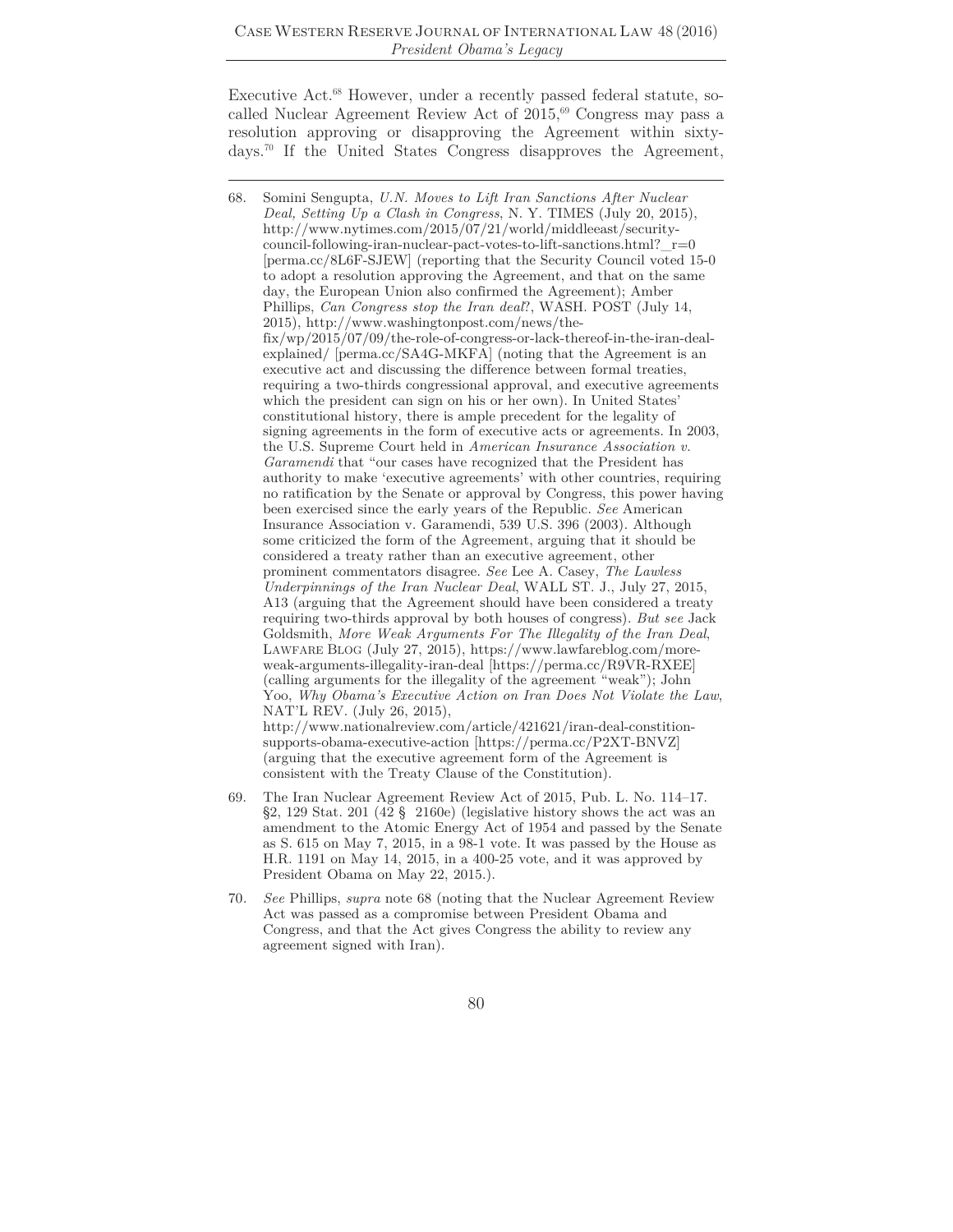President Obama will most certainly veto Congressional disapproval. Congress will need a vote by two-thirds of both houses of Congress to override President Obama's veto.71 Because it is extremely unlikely that Congress will be able to override the presidential veto, it is highly probable that the Agreement will become part of American law. As such, this Agreement may constitute the hallmark of President Obama's diplomatic efforts and achievements.

In urging Congress to approve the Agreement, President Obama stated; "If we don't choose wisely, I believe future generations will judge us harshly, for letting this moment slip away."72 The legacy of the Obama presidency may lie in this diplomatic achievement—Iran's re-engagement in the international arena and the end of worldwide speculations that the Iranian rogue regime was secretly building a nuclear weapon. President Obama himself has argued that the success of this Agreement should not be assessed by whether the Iranian regime is ultimately transformed, but by the more modest goal of the Agreement, which was to stop Iran from acquiring a nuclear weapon. However, it may be that the Obama legacy, in terms of foreign relations with Iran, will depend on this Agreement's ability to steer Iran toward a more democratic form of governance.<sup>73</sup> As Thomas Friedman recently opined, "I suspect [President Obama's] legacy on this issue will ultimately be determined by whether the deal does, in the long run, help transform Iran, defuse the U.S.-Iran Cold War and curtail the spread of nuclear weapons in the Middle East — not foster their proliferation." Only time will tell whether President Obama was correct in steering the nation toward the Agreement. His legacy will, in many ways, depend on the shrewdness of this particular political calculus.

#### VI. CONCLUSION

In defending the Agreement, President Obama argued "this deal will make America and the world safer and more secure."74 The

<sup>71</sup>*.* Phillips, *supra* note 68.

<sup>72.</sup> Gardiner Harris & Michael D. Shear, *Obama Begins 60-Day Campaign to Win Over Iran Deal Skeptics at Home and Abroad*, N. Y. TIMES (July 15, 2015), http://www.nytimes.com/2015/07/16/world/middleeast/iran-nucleardeal-approval-urged-by-obama.html [https://perma.cc/F3GM-SM7R].

<sup>73.</sup> Thomas L. Friedman, *Obama Makes His Case on Iran Nuclear Deal*, N. Y. TIMES (July 14, 2015), http://www.nytimes.com/2015/07/15/opinion/thomas-friedman-obamamakes-his-case-on-iran-nuclear-deal.html [perma.cc/8FER-D9YS].

<sup>74.</sup> Office Press Sec'y, *WEEKLY ADDRESS: A Comprehensive, Long-Term Deal with Iran* (July 18, 2015) (transcript available at https://www.whitehouse.gov/the-press-office/2015/07/18/weeklyaddress-comprehensive-long-term-deal-iran [perma.cc/SZL8-T4HB]).